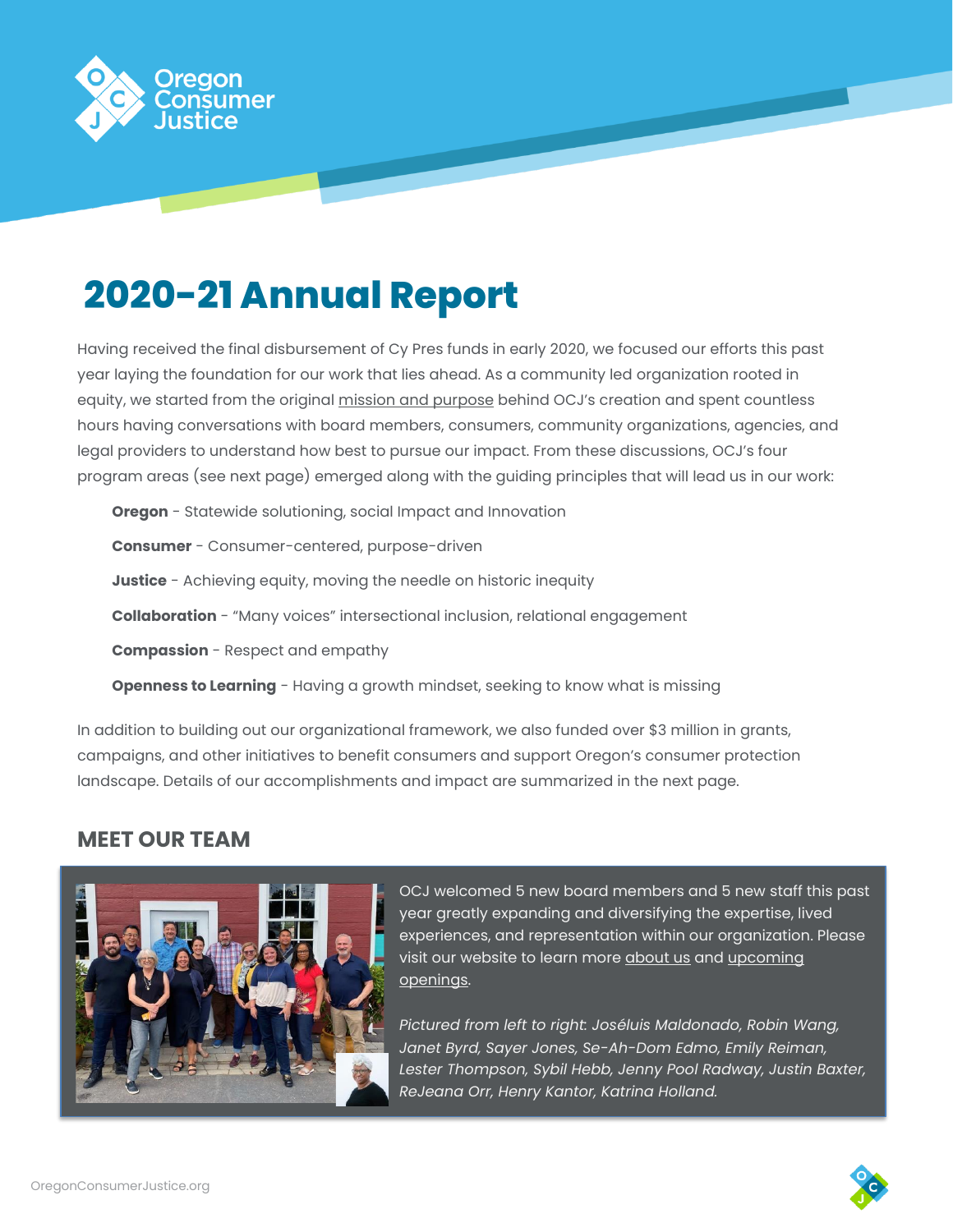**POLICY**

**LAW**

*Litigation • Research • Practitioner Pathways*

OCJ funded various initiatives to advance consumer law in Oregon including:

- \$600K for consumer law research at the University of Oregon Law School.
- \$300K to the Commons Law Center to launch an innovative tenant law program directed at low to moderate households while also serving as a career pathway for consumer law attorneys.
- Providing access to the National Consumer Law Center's digital law library for Oregon State Bar members.

*Lobbying • Research • Legislative Pathways*

The 2021 Legislative Session was a first for OCJ. In addition to providing testimony in support of several successful consumer protection bills, we spent time observing the legislative session and identifying potential coalition and organizational partners in preparation for a more active role in 2022 and beyond.

**PROGRAMS & IMPACT**

# **COMMUNITY**

*Mobilizing • Research • Advocacy Pathways*

OCJ awarded \$1.5 million in our first year of grant making to 26 organizations. Because of the events this past year, we directed our funding to support consumers most impacted by the pandemic and wildfires.

*"We are grateful you have chosen to help us ensure immigrant Latino families are informed and empowered to be in control of their consumer choices and safe from predatory practices."*

*- Latino Community Association*

#### . . . .

We also began to establish long term relationships with many community organizations by hosting listening sessions to surface issues facing consumers.

## **CONSUMER**

*Navigation • Consumer Insights*

In collaboration with the Oregon Law Foundation, Oregon State Bar, Oregon Judicial Department and Legal Aid Services of Oregon, OCJ funded a design study for a new web portal that will provide Oregonians easy to use access to a broad array of legal information, resources, and services.

Additionally, 1.7 million Oregonians received in 2020 a \$94 settlement check from the Scharfstein v. BP West Coast Products LLC class action lawsuit. Concerned that many thought the check was a scam or a fake, OCJ launched our "this check is real" multilingual, multi-media PSA campaign to encourage recipients to claim what was rightfully theirs.